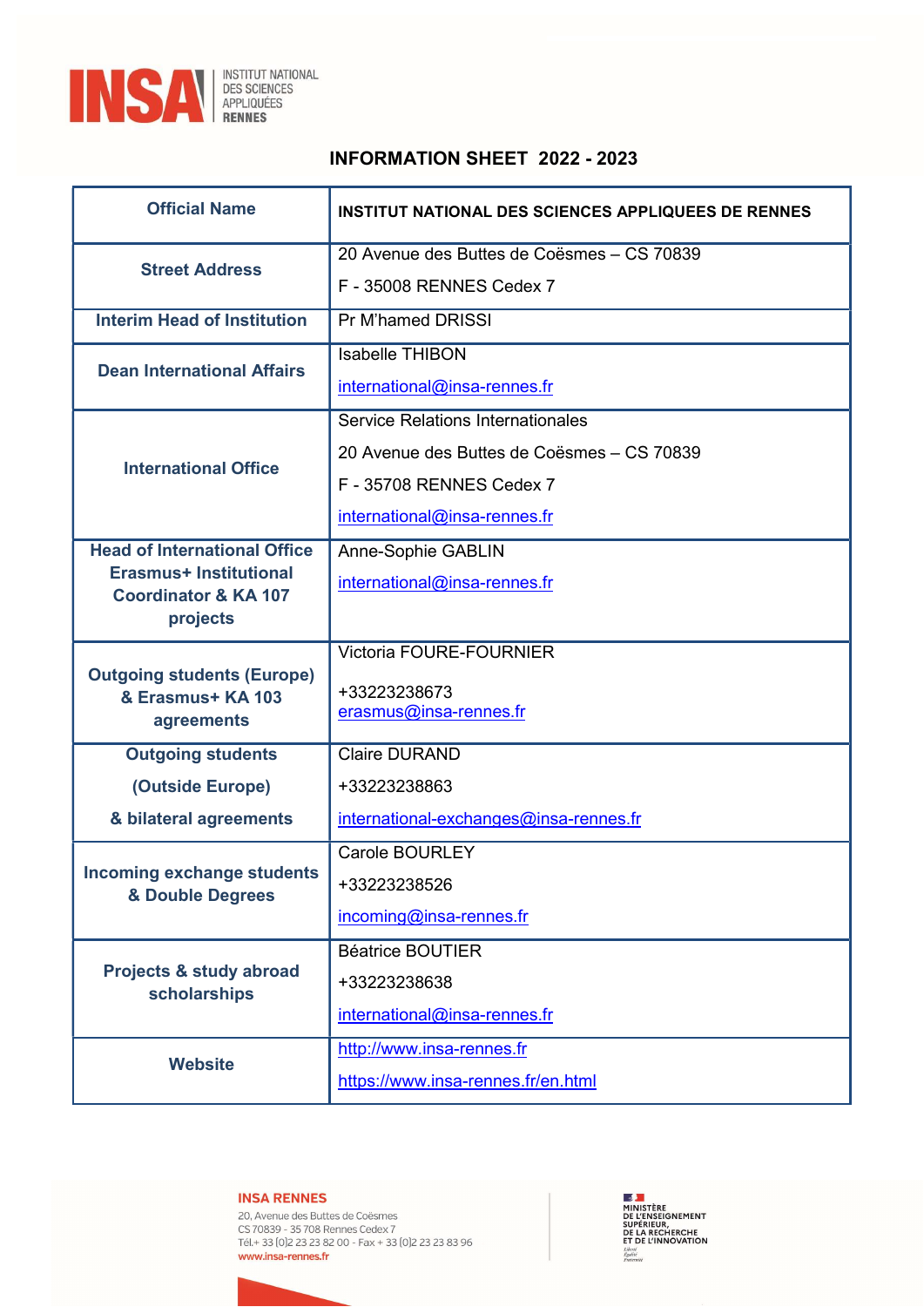| <b>Departments coordinators</b>         | https://www.insa-rennes.fr/international/contacts.html                  |
|-----------------------------------------|-------------------------------------------------------------------------|
| <b>7 engineering specialties</b>        | <b>EII</b> - Electronic and Computer Engineering                        |
|                                         | <b>MA</b> - Applied Mathematics                                         |
|                                         | <b>INFO - Computer Science</b>                                          |
|                                         | <b>ET</b> – Electronics and Telecommunications                          |
|                                         | <b>GCU</b> - Civil Engineering                                          |
|                                         | <b>GMA</b> - Mechanical and Control Systems Engineering                 |
|                                         | <b>GPM</b> – Physics and Material Engineering                           |
|                                         | https://www.insa-rennes.fr/syllabus-descriptions.html                   |
|                                         | <b>Chemistry: Solid State Chemistry &amp; Materials</b>                 |
|                                         | Electronics: Micro-technologies, Architecture, Networks and             |
|                                         | <b>Communication Systems</b>                                            |
|                                         | <b>Computer Science: Research in Computer Science</b>                   |
|                                         | Mechanics, Materials, Civil Engineering: Mechanics, Materials,          |
|                                         | <b>Civil Engineering</b>                                                |
|                                         | <b>Physics: Photonics</b>                                               |
| <b>Masters by research</b>              | <b>Mathematics and Applications: Scientific Computing &amp;</b>         |
|                                         | Modeling, Pure Mathematics, Information Mathematics &                   |
|                                         | Cryptography                                                            |
|                                         | Applied Mathematics and Statistics: Statistics & Risk in                |
|                                         | Engineering                                                             |
|                                         | Water Science: Hydrogeology, Hydro-biogeochemistry,                     |
|                                         | Hydropedology, Hydrology transfers modeling                             |
|                                         | https://www.insa-rennes.fr/en/master-by-research.html                   |
|                                         | Media & Networks (Autumn/Fall semester only)                            |
| 1 semester in English                   | https://www.insa-rennes.fr/international/etudiants-internationaux-      |
|                                         | cycle1/semestres-en-anglais/media.html                                  |
|                                         | https://www.insa-rennes.fr/syllabus-descriptions.html                   |
|                                         | Each brochure contains for a given speciality:                          |
| <b>Course Description</b><br>(Syllabus) | the list of courses with handout in English or that can be<br>$\bullet$ |
|                                         | given in English                                                        |
|                                         | the list of all courses for semester 7 (Autumn)                         |
|                                         | the set of detailed description of courses for semester 7<br>٠          |
|                                         | similarly for semester 8 (Spring)                                       |
|                                         | for semester 9 (Autumn)                                                 |
|                                         | and for semester 10 (Spring)                                            |

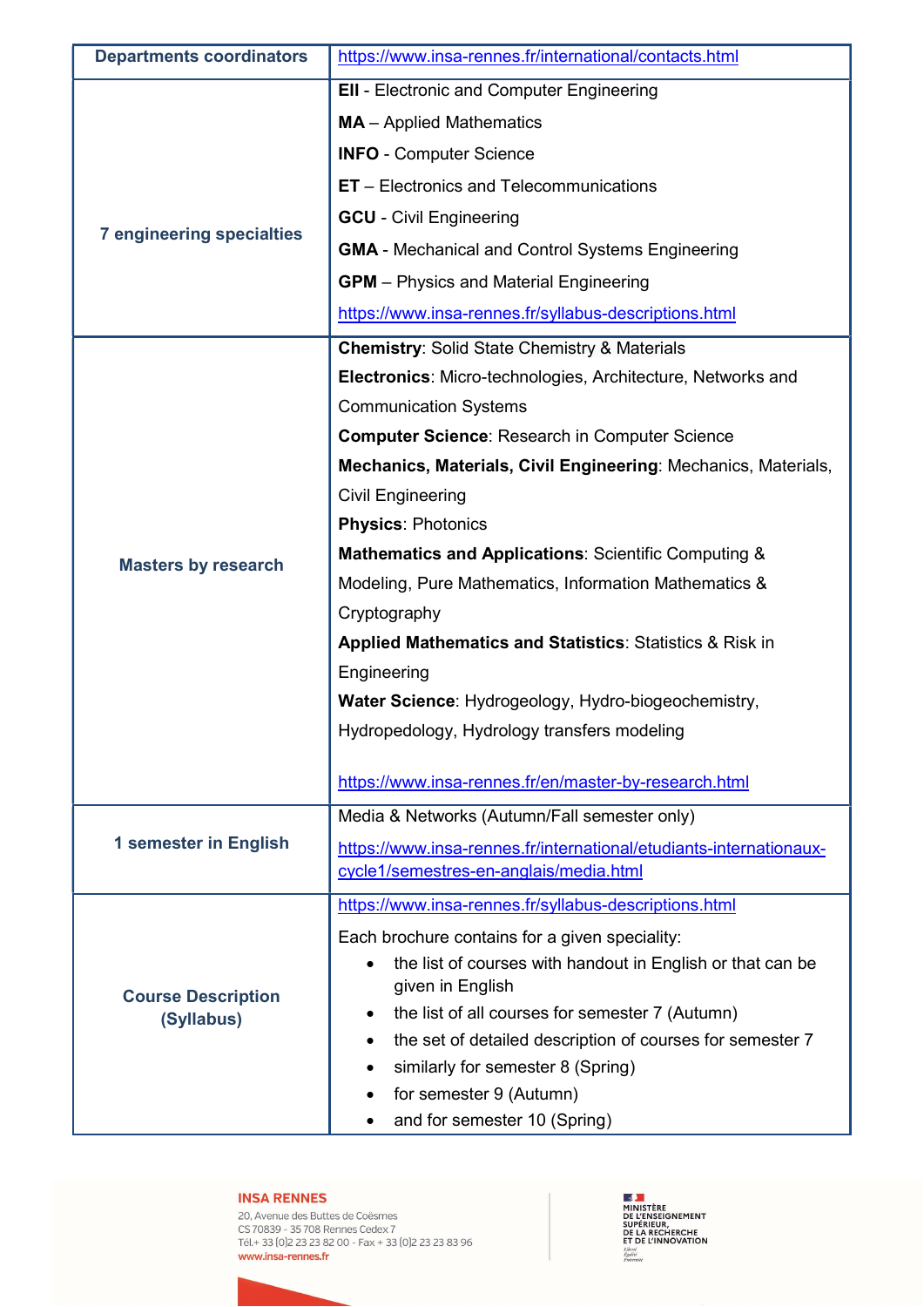| <b>Academic Calendar</b>                                 | Autumn/Fall semester: September - January                                                                                                                                                                                                                                                                                                                                                            |
|----------------------------------------------------------|------------------------------------------------------------------------------------------------------------------------------------------------------------------------------------------------------------------------------------------------------------------------------------------------------------------------------------------------------------------------------------------------------|
|                                                          | Spring semester: January - June                                                                                                                                                                                                                                                                                                                                                                      |
| <b>Nomination of selected</b><br><b>students</b>         | Please fill in the document "nomination form.xls" sent to you and<br>forward it by e-mail to incoming@insa-rennes.fr                                                                                                                                                                                                                                                                                 |
|                                                          |                                                                                                                                                                                                                                                                                                                                                                                                      |
| <b>Online application form</b><br>(in English or French) | information<br>available<br>https://www.insa-<br>Application<br>here:<br>rennes.fr/application-exchange-program.html                                                                                                                                                                                                                                                                                 |
|                                                          | Partner institutions will receive information about nomination and<br>application process with a link for online application in February<br>(Fall 2022) and in September (Spring 2023)                                                                                                                                                                                                               |
|                                                          | All items should be uploaded online. No hardcopy is required.                                                                                                                                                                                                                                                                                                                                        |
|                                                          | 15th April for Autumn/Fall semester                                                                                                                                                                                                                                                                                                                                                                  |
| <b>Deadline for application</b>                          | 31 <sup>st</sup> October for Spring semester                                                                                                                                                                                                                                                                                                                                                         |
| <b>Learning agreement</b><br>(Course choice)             | Acceptation of students in a curriculum is subject to approval of<br>the academic supervisor of that curriculum.                                                                                                                                                                                                                                                                                     |
|                                                          | We advise students to choose courses in the same year of<br>studies to avoid time-table conflicts:<br>- semester 5: 1st semester of the 3rd year (Fall/Autumn)<br>- semester 6: 2nd semester of the 3rd year (Spring)<br>- semester 7: 1st semester of the 4th year (Fall/Autumn)<br>- semester 8: 2nd semester of the 4th year (Spring)<br>- semester 9: 1st semester of the 5th year (Fall/Autumn) |
|                                                          | For the same reason, students cannot choose courses in<br>various specialties.                                                                                                                                                                                                                                                                                                                       |
|                                                          | Students can contact the department coordinator or send a<br>message to incoming@insa-rennes.fr for any assistance.                                                                                                                                                                                                                                                                                  |
|                                                          | Students should fill in and sign the learning agreement form (can<br>be downloaded in online application), make it signed by their home<br>institution and finally upload it in their online application.                                                                                                                                                                                            |
| <b>Language requirements</b>                             | <b>Student mobility for Studies:</b><br>A1 in French and B1 in English if curriculum in English<br>B1 in French if curriculum in French<br>(according to the Common European Framework of Reference for<br>Languages (CEFR)                                                                                                                                                                          |
|                                                          | Please note that most of the courses are taught in French<br>except projects and specific semester in English. Some<br>courses have handout in English. Please check the list of<br>courses taught in English or with handout in English:<br>https://www.insa-rennes.fr/syllabus-descriptions.html                                                                                                   |
|                                                          | Contact us for any assistance : incoming@insa-rennes.fr                                                                                                                                                                                                                                                                                                                                              |
|                                                          | <b>Staff mobility for Teaching:</b>                                                                                                                                                                                                                                                                                                                                                                  |
|                                                          | B2 in teaching language                                                                                                                                                                                                                                                                                                                                                                              |

20, Avenue des Buttes de Coësmes Co, Avenue des Battes de Coesines<br>CS 70839 - 35 708 Rennes Cedex 7<br>Tél.+ 33 [0]2 23 23 82 00 - Fax + 33 [0]2 23 23 83 96 www.insa-rennes.fr

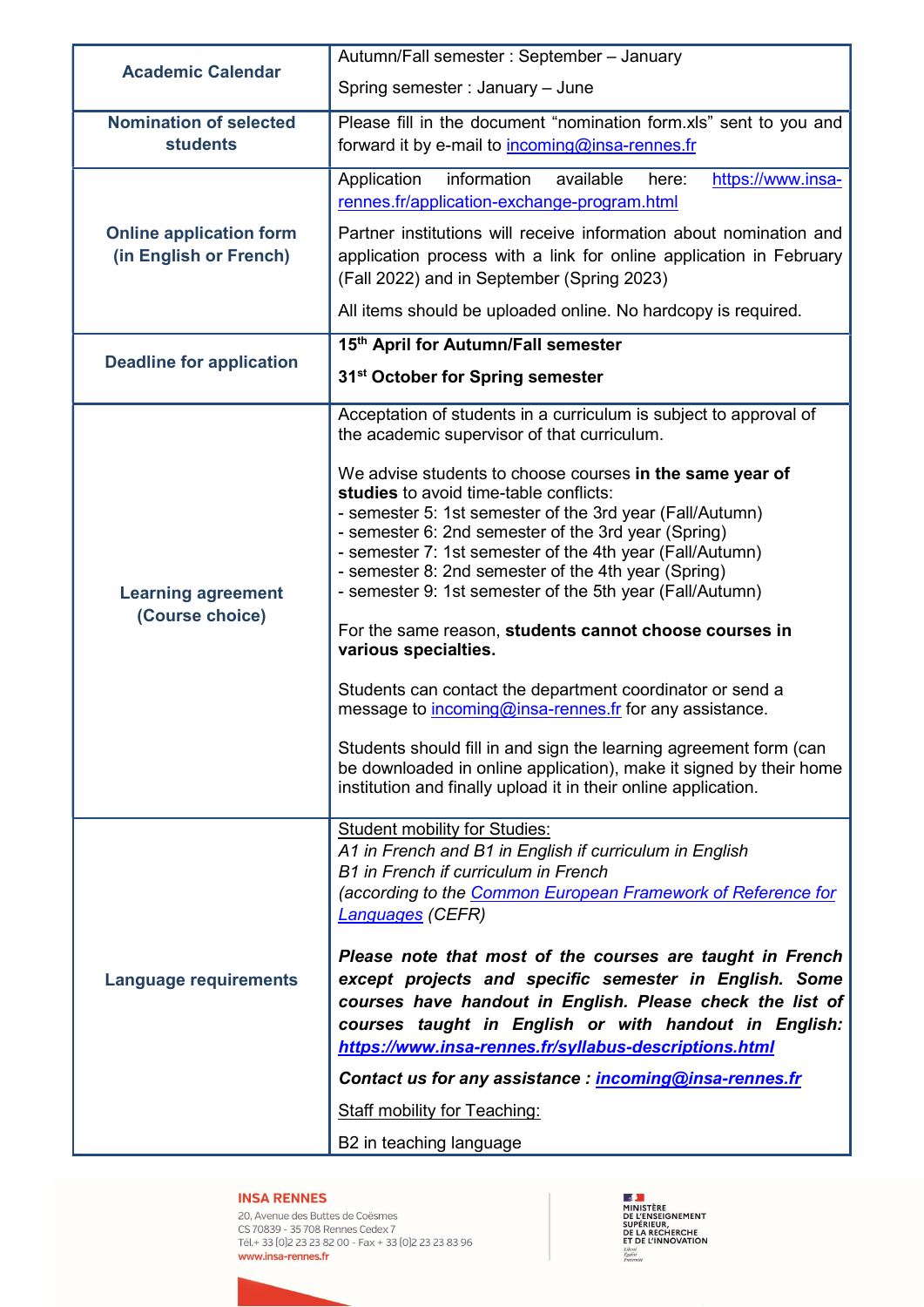| <b>Grading system in our</b><br>institution         | A excellent: 16-20<br>B very good: 15<br>C good: 14<br>D satisfactory: 12<br>E sufficient: 10<br>F insufficient/failure: 9 and below                                                                                                                                                                                                                                                        |
|-----------------------------------------------------|---------------------------------------------------------------------------------------------------------------------------------------------------------------------------------------------------------------------------------------------------------------------------------------------------------------------------------------------------------------------------------------------|
| <b>ECTS Credits</b>                                 | Studies at INSA Rennes are flexible as the school uses the ECTS<br>(European Credit Transfer System), a European standard for<br>comparing study attainment. When courses are successfully<br>completed, the students earn credits; the normal total for an INSA<br>student being 30 credits per semester. The student's choice has to<br>be approved by both the home university and INSA. |
| <b>French as a Foreign</b><br><b>Language (FLE)</b> | Exchange students are required to attend a French Language<br>course (4 hrs/week) for 4 ECTS credits per semester.                                                                                                                                                                                                                                                                          |
|                                                     | Course codes (for the learning agreement):                                                                                                                                                                                                                                                                                                                                                  |
|                                                     | <b>Fall semester</b>                                                                                                                                                                                                                                                                                                                                                                        |
|                                                     | $HUMF1- FLE+ = 3 ECTS$ for courses<br>$HUMF1-FLEP = 1 ECTS$ for a project                                                                                                                                                                                                                                                                                                                   |
|                                                     | Spring semester                                                                                                                                                                                                                                                                                                                                                                             |
|                                                     | $HUMF2-FLE+ = 3 ECTS$ for courses                                                                                                                                                                                                                                                                                                                                                           |
|                                                     | $HUMF2-FLEP = 1 ECTS$ for a project                                                                                                                                                                                                                                                                                                                                                         |
|                                                     | All departments can supervise projects in their research labs.                                                                                                                                                                                                                                                                                                                              |
|                                                     | INSA Rennes offers three possibilities for a full semester. Two                                                                                                                                                                                                                                                                                                                             |
|                                                     | students can work on the same project, report and defense.                                                                                                                                                                                                                                                                                                                                  |
| <b>Projects</b>                                     | Course codes (for the learning agreement):<br>- DEI-XXX-10 : project for 10 ECTS (1,5 day per week)<br>- DEI-XXX-15 : project for 15 ECTS (2,5 days per week)<br>- DEI-XXX-24 : project for 24 ECTS (4 days per week)                                                                                                                                                                       |
|                                                     | (Instead of XXX, please add the academic department acronym,<br>ex: DEI-GMA-10 for a 10 ECTS project in Mechanical<br>Engineering)                                                                                                                                                                                                                                                          |
|                                                     | Students choosing the 24 ECTS project should add a minimum of<br>4 ECTS additional courses (for example French course).                                                                                                                                                                                                                                                                     |
|                                                     | In addition to the exchange application process, students should<br>contact the department coordinator to apply for a project. Contact<br>incoming@insa-rennes.fr for any questions.                                                                                                                                                                                                        |

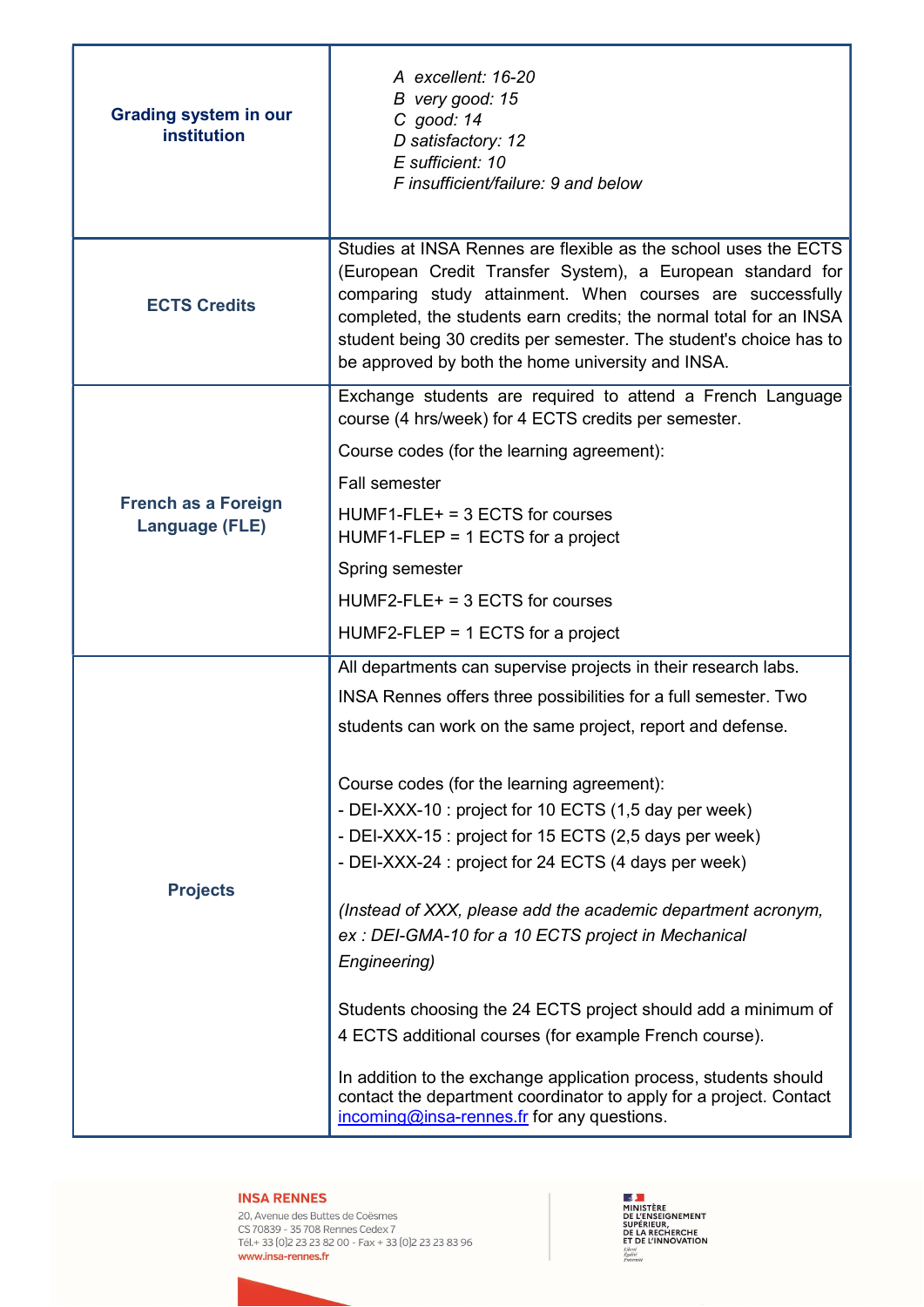| <b>Accommodation</b><br><b>Arrival date</b>                                            | Service VIE AU CAMPUS<br>serv-vac@insa-rennes.fr<br>http://www.insa-rennes.fr/en/accommodation.html<br>To secure accommodation, students should fill in, sign and upload<br>the accommodation contract in their online application.<br>Autumn/Fall semester: last week of August 2022<br>Spring semester: 9th/16th January 2023                                                                                                                                                                                                                                                                                                                                                                                                         |
|----------------------------------------------------------------------------------------|-----------------------------------------------------------------------------------------------------------------------------------------------------------------------------------------------------------------------------------------------------------------------------------------------------------------------------------------------------------------------------------------------------------------------------------------------------------------------------------------------------------------------------------------------------------------------------------------------------------------------------------------------------------------------------------------------------------------------------------------|
|                                                                                        | (academic calendar 2022-23 available soon)<br>Students from outside Europe should ask for a student visa. We                                                                                                                                                                                                                                                                                                                                                                                                                                                                                                                                                                                                                            |
| <b>Visa</b>                                                                            | advise them to ask for a long stay visa VLS-TS instead of a<br>temporary long stay visa (VLS-T) otherwise they will not be able to<br>extend their visa if they wish to prolong their exchange study<br>period.<br>More information:<br>https://france-visas.gouv.fr/en US/web/france-visas/<br>https://cmi.univ-rennes.fr/                                                                                                                                                                                                                                                                                                                                                                                                             |
| <b>Cost estimates per month</b><br>(in Euro)<br>For exchange and DD<br><b>students</b> | (Applicable rates in 2021/2022. Rates are revised each year)<br>- Housing: 450 euros (housing+meal plan)<br>- Deposit : 450 euros once upon arrival (refundable at the end of<br>the stay if no damage in the room)<br>- Meals: 1 meal at INSA restaurant costs 3,30 euros, 1 fast-food<br>meal costs 5/6 euros<br>- Local transportation: about 25 euros<br>- Student Life National tax-CVEC (for DD students only - payable<br>once for INSA registration: 92 euros)<br>- Additional health, liability insurances: from 5 to 40 euros<br>- Insurance for Accommodation: from 38 to 50 euros per year<br>- Visa validation tax stamp once upon arrival (for non-European<br>students arriving with a long stay visa (VLS-TS): 60 euros |
| <b>Welcome service</b>                                                                 | Students can benefit from a welcome service at Rennes train station<br>or airport. INSA students will take them to the INSA residences and the<br>International Relations Office. Students should fill in an arrival form to<br>register for the welcome service. Contact: welcomestudents@insa-<br>rennes.fr                                                                                                                                                                                                                                                                                                                                                                                                                           |
| <b>Buddy program</b>                                                                   | To facilitate their integration, exchange students can download<br>Leeve app' (available on Google play and App Store), chat with<br>INSA students and make new friends before their arrival:<br>https://www.leeve.fr/fr<br>Please contact incoming@insa-rennes.fr to get the free special<br>code to join INSA community.                                                                                                                                                                                                                                                                                                                                                                                                              |
| <b>Additional Information</b>                                                          | INSA Rennes supports disabled students:<br>http://www.insa-rennes.fr/handicap.html<br>For any assistance, please contact incoming@insa-rennes.fr                                                                                                                                                                                                                                                                                                                                                                                                                                                                                                                                                                                        |
| <b>Summer programs</b>                                                                 | Learn French in Brittany's top Engineering Schools<br>$\bullet$<br>summer.school@insa-rennes.fr<br>https://www.insa-rennes.fr/french-summer-school.html<br>The best start for your studies in France<br>$\bullet$<br>4-week or 2 week program                                                                                                                                                                                                                                                                                                                                                                                                                                                                                           |